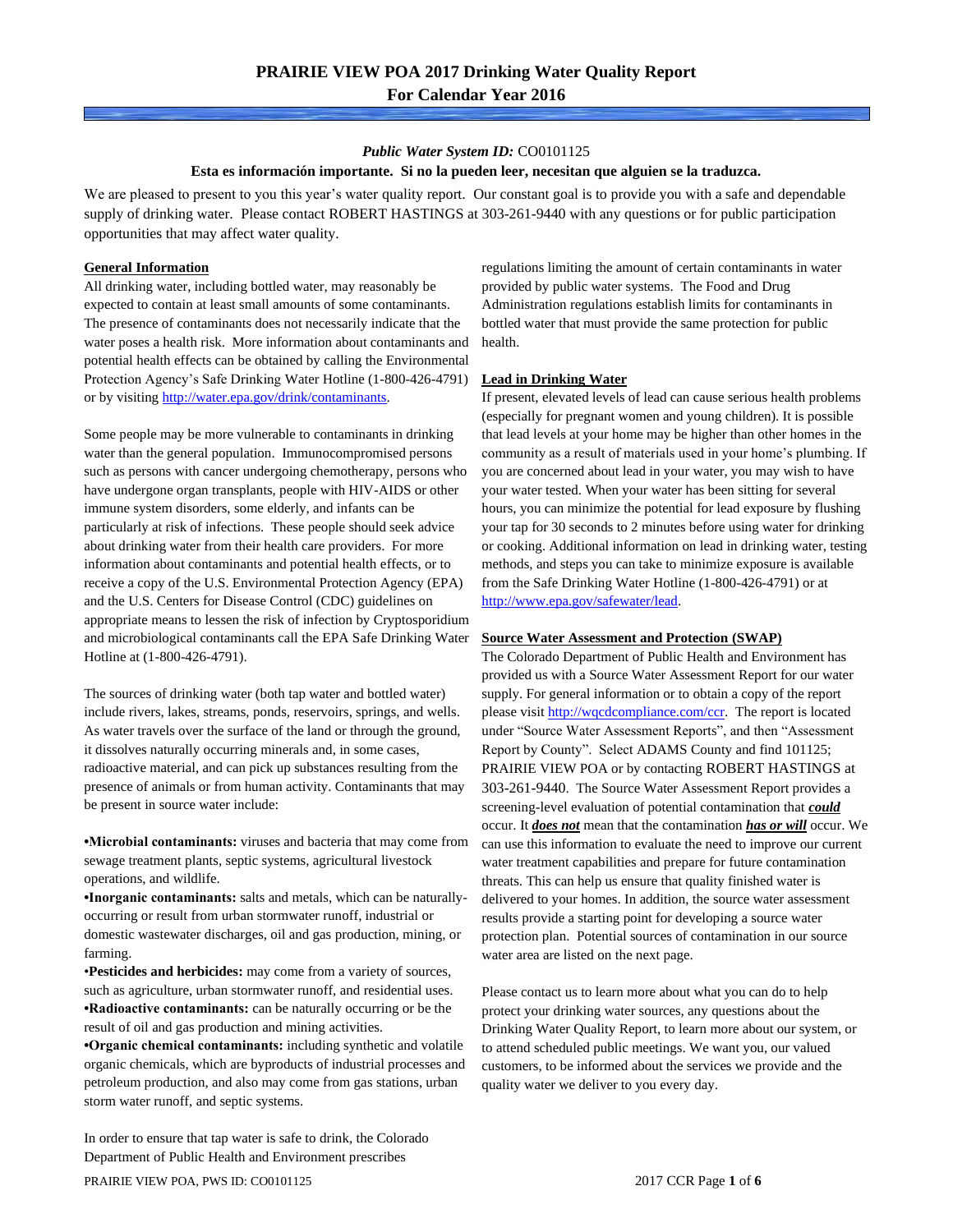# **Our Water Sources**

| <b>Source</b>               | <b>Source Type</b> | <b>Water Type</b> | <b>Potential Source(s) of Contamination</b> |
|-----------------------------|--------------------|-------------------|---------------------------------------------|
| <b>LARGE SUMMER</b><br>WELL | Well               | Groundwater       |                                             |

### **Terms and Abbreviations**

- **Maximum Contaminant Level (MCL)** − The highest level of a contaminant allowed in drinking water.
- **Treatment Technique (TT)** − A required process intended to reduce the level of a contaminant in drinking water.
- **Health-Based** − A violation of either a MCL or TT.
- **Non-Health-Based** − A violation that is not a MCL or TT.
- **Action Level (AL)** − The concentration of a contaminant which, if exceeded, triggers treatment and other regulatory requirements.
- **Maximum Residual Disinfectant Level (MRDL)** − The highest level of a disinfectant allowed in drinking water. There is convincing evidence that addition of a disinfectant is necessary for control of microbial contaminants.
- **Maximum Contaminant Level Goal (MCLG)** − The level of a contaminant in drinking water below which there is no known or expected risk to health. MCLGs allow for a margin of safety.
- **Maximum Residual Disinfectant Level Goal (MRDLG)** − The level of a drinking water disinfectant, below which there is no known or expected risk to health. MRDLGs do not reflect the benefits of the use of disinfectants to control microbial contaminants.
- **Violation (No Abbreviation)** − Failure to meet a Colorado Primary Drinking Water Regulation.
- **Formal Enforcement Action (No Abbreviation)** − Escalated action taken by the State (due to the risk to public health, or number or severity of violations) to bring a non-compliant water system back into compliance.
- **Variance and Exemptions (V/E)** − Department permission not to meet a MCL or treatment technique under certain conditions.
- **Gross Alpha (No Abbreviation)** − Gross alpha particle activity compliance value. It includes radium-226, but excludes radon 222, and uranium.
- **Picocuries per liter (pCi/L)** − Measure of the radioactivity in water.
- **Nephelometric Turbidity Unit (NTU)** − Measure of the clarity or cloudiness of water. Turbidity in excess of 5 NTU is just noticeable to the typical person.
- **Compliance Value (No Abbreviation)** Single or calculated value used to determine if regulatory contaminant level (e.g. MCL) is met. Examples of calculated values are the 90<sup>th</sup> Percentile, Running Annual Average (RAA) and Locational Running Annual Average (LRAA).
- **Average (x-bar)** − Typical value.
- **Range (R)**  $-$  Lowest value to the highest value.
- **Sample Size (n)** − Number or count of values (i.e. number of water samples collected).
- **Parts per million = Milligrams per liter (ppm = mg/L)** − One part per million corresponds to one minute in two years or a single penny in \$10,000.
- **Parts per billion = Micrograms per liter (ppb = ug/L)** − One part per billion corresponds to one minute in 2,000 years, or a single penny in \$10,000,000.
- **Not Applicable**  $(N/A)$  Does not apply or not available.
- **Level 1 Assessment** A study of the water system to identify potential problems and determine (if possible) why total coliform bacteria have been found in our water system.
- **Level 2 Assessment** A very detailed study of the water system to identify potential problems and determine (if possible) why an E. coli MCL violation has occurred and/or why total coliform bacteria have been found in our water system on multiple occasions.

## **Detected Contaminants**

PRAIRIE VIEW POA routinely monitors for contaminants in your drinking water according to Federal and State laws. The following table(s) show all detections found in the period of January 1 to December 31, 2016 unless otherwise noted. The State of Colorado requires us to monitor for certain contaminants less than once per year because the concentrations of these contaminants are not expected to vary significantly from year to year, or the system is not considered vulnerable to this type of contamination.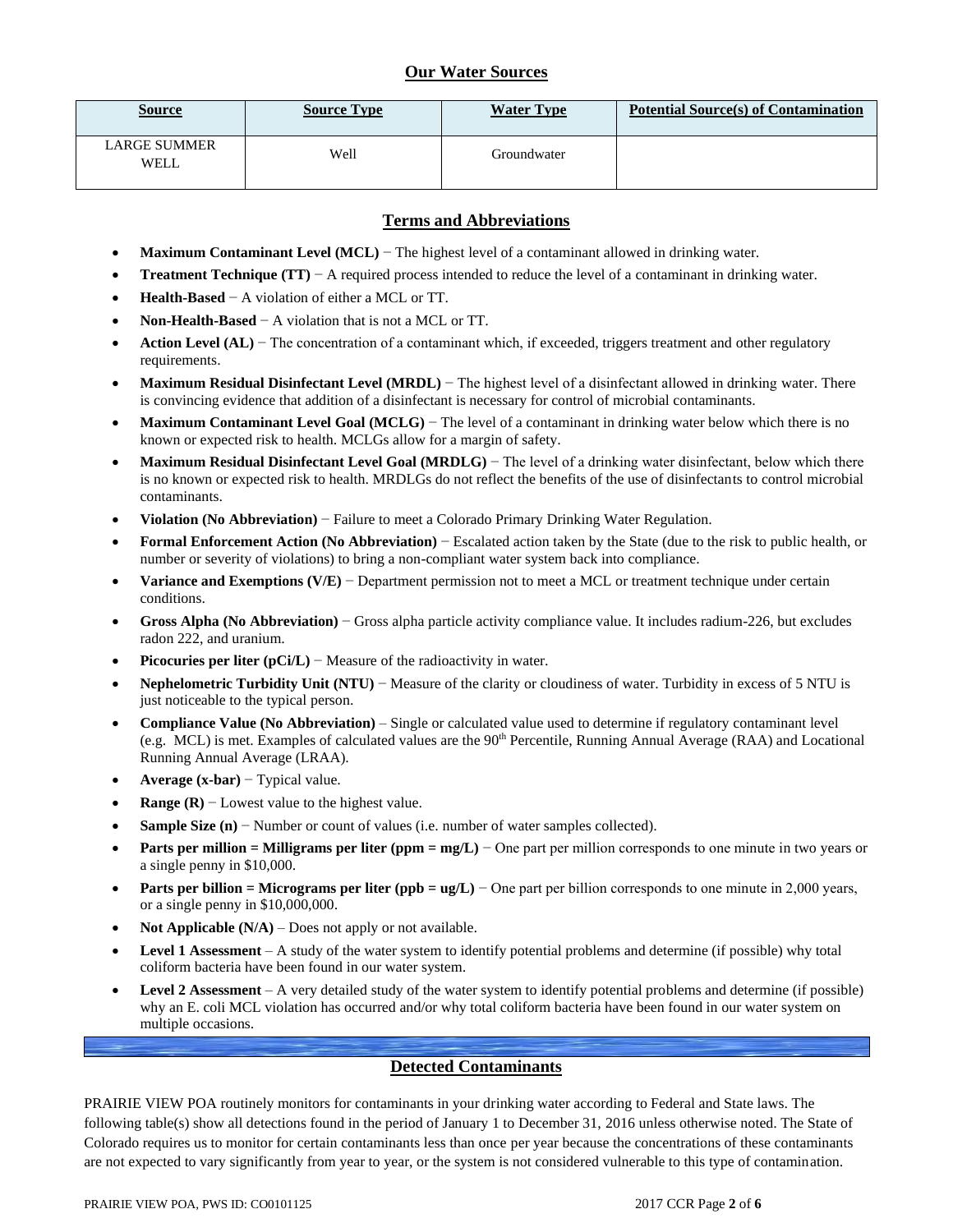Therefore, some of our data, though representative, may be more than one year old. Violations and Formal Enforcement Actions, if any, are reported in the next section of this report.

**Note:** Only detected contaminants sampled within the last 5 years appear in this report. If no tables appear in this section then no contaminants were detected in the last round of monitoring.

| Disinfectants Sampled in the Distribution System<br><b>TT Requirement:</b> At least 95% of samples per period (month or quarter) must be at least 0.2 ppm $OR$<br>If sample size is less than 40 no more than 1 sample is below 0.2 ppm<br><b>Typical Sources:</b> Water additive used to control microbes |                    |                                                                     |                                                |                              |                        |             |  |
|------------------------------------------------------------------------------------------------------------------------------------------------------------------------------------------------------------------------------------------------------------------------------------------------------------|--------------------|---------------------------------------------------------------------|------------------------------------------------|------------------------------|------------------------|-------------|--|
| <b>Contaminant</b><br><b>Name</b>                                                                                                                                                                                                                                                                          | <b>Time Period</b> | <b>Results</b>                                                      | <b>Number of Samples</b><br><b>Below Level</b> | <b>Sample</b><br><b>Size</b> | <b>TT</b><br>Violation | <b>MRDL</b> |  |
| Chlorine                                                                                                                                                                                                                                                                                                   | December, 2016     | Lowest period percentage of samples<br>meeting TT requirement: 100% | 0                                              |                              | N <sub>0</sub>         | $4.0$ ppm   |  |

| Lead and Copper Sampled in the Distribution System |                                |                                       |                              |                           |                                             |                                              |                                                                  |                                                                               |
|----------------------------------------------------|--------------------------------|---------------------------------------|------------------------------|---------------------------|---------------------------------------------|----------------------------------------------|------------------------------------------------------------------|-------------------------------------------------------------------------------|
| Contaminant<br><b>Name</b>                         | Time<br>Period                 | 90 <sup>th</sup><br><b>Percentile</b> | <b>Sample</b><br><b>Size</b> | Unit of<br><b>Measure</b> | 90 <sup>th</sup><br><b>Percentile</b><br>AL | <b>Sample</b><br><b>Sites</b><br>Above<br>AL | 90 <sup>th</sup><br><b>Percentile</b><br>AL<br><b>Exceedance</b> | <b>Typical Sources</b>                                                        |
| Copper                                             | 09/23/2016<br>to<br>09/26/2016 | 0.19                                  | 5                            | ppm                       | 1.3                                         | $\mathbf{0}$                                 | N <sub>0</sub>                                                   | Corrosion of<br>household plumbing<br>systems; Erosion of<br>natural deposits |
| Lead                                               | 09/23/2016<br>to<br>09/26/2016 | 3                                     | .5                           | ppb                       | 15                                          | $\Omega$                                     | N <sub>0</sub>                                                   | Corrosion of<br>household plumbing<br>systems; Erosion of<br>natural deposits |

| Disinfection Byproducts Sampled in the Distribution System |      |         |                       |                              |                           |            |             |                                              |                                |                                                          |
|------------------------------------------------------------|------|---------|-----------------------|------------------------------|---------------------------|------------|-------------|----------------------------------------------|--------------------------------|----------------------------------------------------------|
| Name                                                       | Year | Average | Range<br>$Low - High$ | <b>Sample</b><br><b>Size</b> | Unit of<br><b>Measure</b> | <b>MCL</b> | <b>MCLG</b> | <b>Highest</b><br>Compliance<br><b>Value</b> | <b>MCL</b><br><b>Violation</b> | <b>Typical</b><br><b>Sources</b>                         |
| Total<br>Haloacetic<br>Acids<br>(HAA5)                     | 2016 | 31.25   | $21.9$ to<br>44.46    | 4                            | ppb                       | 60         | N/A         |                                              | No                             | <b>Byproduct</b><br>of drinking<br>water<br>disinfection |
| Total<br>Trihalome<br>thanes<br>(TTHM)                     | 2016 | 64.28   | 59.1 to 72.2          | $\overline{4}$               | ppb                       | 80         | N/A         |                                              | N <sub>o</sub>                 | <b>Byproduct</b><br>of drinking<br>water<br>disinfection |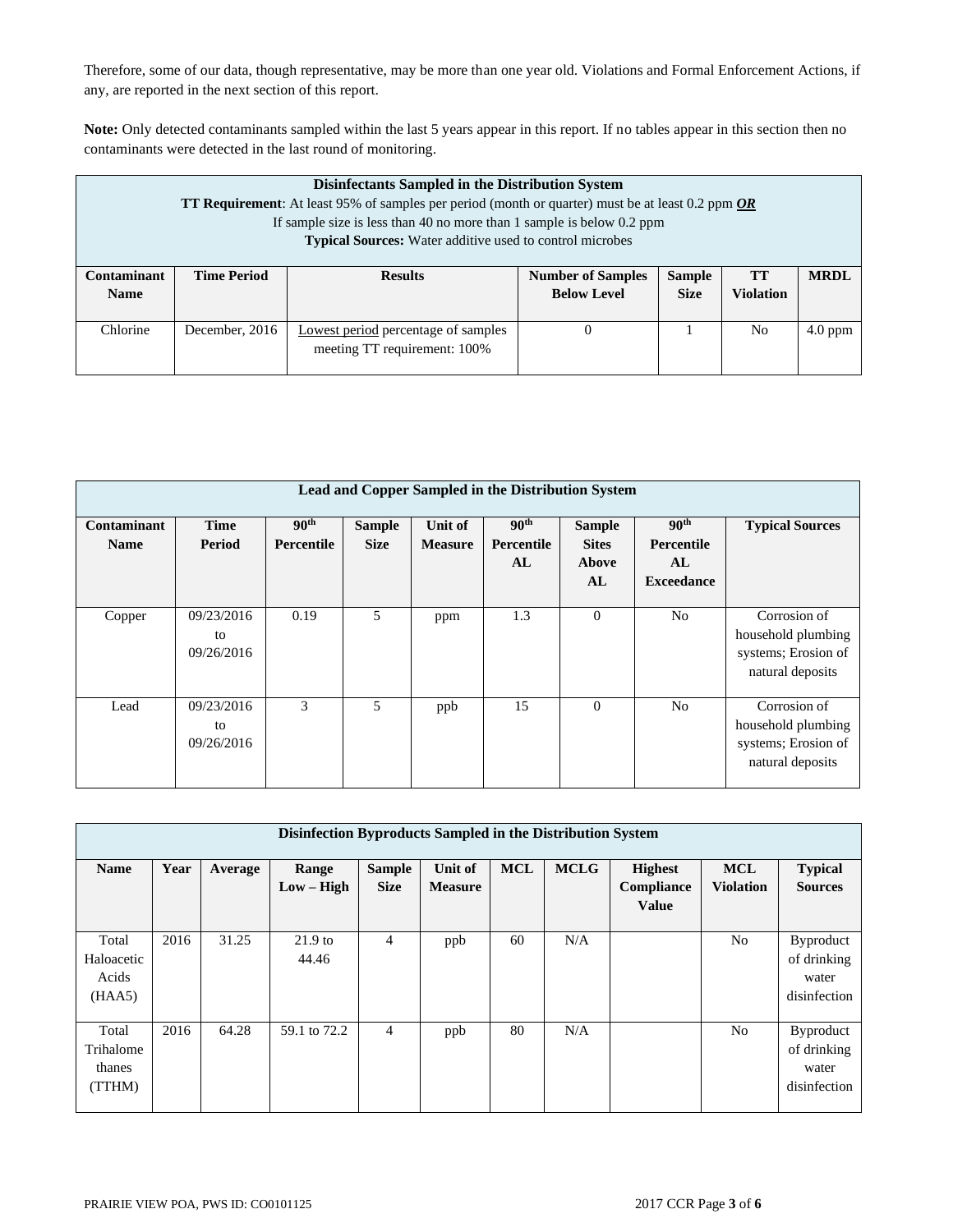| Inorganic Contaminants Sampled at the Entry Point to the Distribution System |      |         |                  |               |                |                |                |                  |                                                                                                                                                |
|------------------------------------------------------------------------------|------|---------|------------------|---------------|----------------|----------------|----------------|------------------|------------------------------------------------------------------------------------------------------------------------------------------------|
| Contaminant                                                                  | Year | Average | Range            | <b>Sample</b> | Unit of        | <b>MCL</b>     | <b>MCLG</b>    | <b>MCL</b>       | <b>Typical Sources</b>                                                                                                                         |
| <b>Name</b>                                                                  |      |         | $Low - High$     | <b>Size</b>   | <b>Measure</b> |                |                | <b>Violation</b> |                                                                                                                                                |
| Barium                                                                       | 2016 | 0.05    | $0.05$ to $0.05$ | 1             | ppm            | $\overline{2}$ | 2              | No               | Discharge of<br>drilling wastes;<br>discharge from<br>metal refineries;<br>erosion of natural<br>deposits                                      |
| Fluoride                                                                     | 2016 | 1.85    | 1.85 to 1.85     | 1             | ppm            | 4              | $\overline{4}$ | N <sub>o</sub>   | Erosion of natural<br>deposits; water<br>additive which<br>promotes strong<br>teeth; discharge<br>from fertilizer and<br>aluminum<br>factories |

### **Secondary Contaminants\*\***

\*\*Secondary standards are non-enforceable guidelines for contaminants that may cause cosmetic effects (such as skin, or tooth discoloration) or aesthetic effects (such as taste, odor, or color) in drinking water.

| Contaminant<br><b>Name</b> | Year | Average | Range<br>$Low - High$ | <b>Sample</b><br><b>Size</b> | Unit of<br><b>Measure</b> | <b>Secondary Standard</b> |
|----------------------------|------|---------|-----------------------|------------------------------|---------------------------|---------------------------|
| Sodium                     | 2016 | 83.8    | 83.8 to 83.8          |                              | ppm                       | N/A                       |

### **Unregulated Contaminants\*\*\***

EPA has implemented the Unregulated Contaminant Monitoring Rule (UCMR) to collect data for contaminants that are suspected to be present in drinking water and do not have health-based standards set under the Safe Drinking Water Act. EPA uses the results of UCMR monitoring to learn about the occurrence of unregulated contaminants in drinking water and to decide whether or not these contaminants will be regulated in the future. We performed monitoring and reported the analytical results of the monitoring to EPA in accordance with its Third Unregulated Contaminant Monitoring Rule (UCMR3). Once EPA reviews the submitted results, the results are made available in the EPA's National Contaminant Occurrence Database (NCOD) [\(http://www.epa.gov/dwucmr/national-contaminant-occurrence](http://www.epa.gov/dwucmr/national-contaminant-occurrence-database-ncod)[database-ncod\)](http://www.epa.gov/dwucmr/national-contaminant-occurrence-database-ncod) Consumers can review UCMR results by accessing the NCOD. Contaminants that were detected during our UCMR3 sampling and the corresponding analytical results are provided below.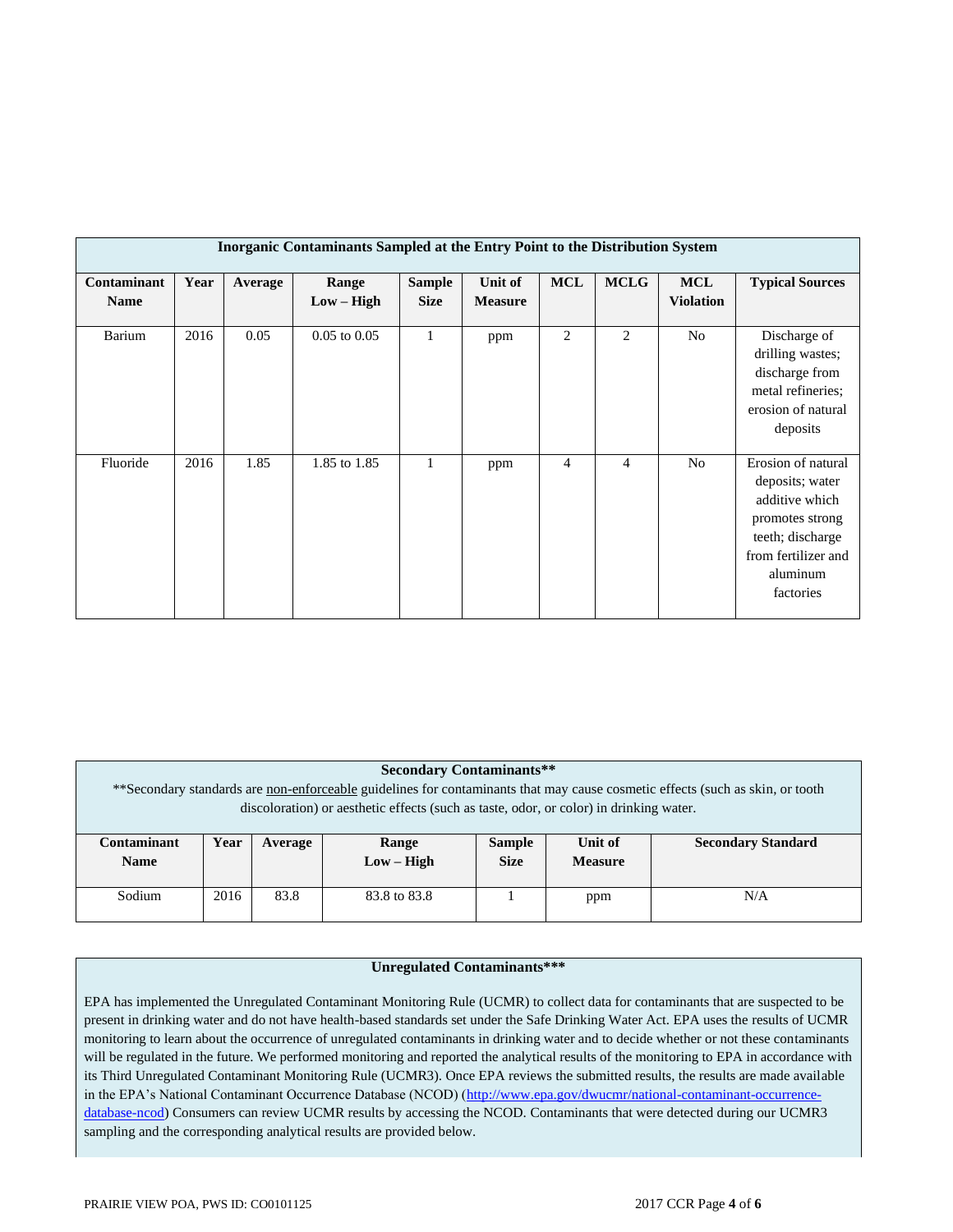| <b>Contaminant Name</b>                                                                                                                                                                                                                     | Year | Average | Range        | <b>Sample Size</b> | <b>Unit of Measure</b> |  |  |
|---------------------------------------------------------------------------------------------------------------------------------------------------------------------------------------------------------------------------------------------|------|---------|--------------|--------------------|------------------------|--|--|
|                                                                                                                                                                                                                                             |      |         | $Low - High$ |                    |                        |  |  |
|                                                                                                                                                                                                                                             |      |         |              |                    |                        |  |  |
|                                                                                                                                                                                                                                             |      |         |              |                    |                        |  |  |
|                                                                                                                                                                                                                                             |      |         |              |                    |                        |  |  |
|                                                                                                                                                                                                                                             |      |         |              |                    |                        |  |  |
|                                                                                                                                                                                                                                             |      |         |              |                    |                        |  |  |
|                                                                                                                                                                                                                                             |      |         |              |                    |                        |  |  |
|                                                                                                                                                                                                                                             |      |         |              |                    |                        |  |  |
|                                                                                                                                                                                                                                             |      |         |              |                    |                        |  |  |
|                                                                                                                                                                                                                                             |      |         |              |                    |                        |  |  |
|                                                                                                                                                                                                                                             |      |         |              |                    |                        |  |  |
|                                                                                                                                                                                                                                             |      |         |              |                    |                        |  |  |
|                                                                                                                                                                                                                                             |      |         |              |                    |                        |  |  |
|                                                                                                                                                                                                                                             |      |         |              |                    |                        |  |  |
|                                                                                                                                                                                                                                             |      |         |              |                    |                        |  |  |
|                                                                                                                                                                                                                                             |      |         |              |                    |                        |  |  |
|                                                                                                                                                                                                                                             |      |         |              |                    |                        |  |  |
|                                                                                                                                                                                                                                             |      |         |              |                    |                        |  |  |
| ***More information about the contaminants that were included in UCMR3 monitoring can be found at: http://www.drinktap.org/water-                                                                                                           |      |         |              |                    |                        |  |  |
| info/whats-in-my-water/unregulated-contaminant-monitoring-rule.aspx. Learn more about the EPA UCMR at:<br>http://www.epa.gov/dwucmr/learn-about-unregulated-contaminant-monitoring-rule or contact the Safe Drinking Water Hotline at (800) |      |         |              |                    |                        |  |  |
|                                                                                                                                                                                                                                             |      |         |              |                    |                        |  |  |
| 426-4791 or http://water.epa.gov/drink/contact.cfm.                                                                                                                                                                                         |      |         |              |                    |                        |  |  |

# **Violations, Significant Deficiencies, Backflow/Cross-Connection, and Formal Enforcement Actions**

# **No Violations or Formal Enforcement Actions**

|                                  | <b>Significant Deficiencies</b>                                                                                                                                                                                  |                                                                        |                                            |  |  |  |  |  |  |
|----------------------------------|------------------------------------------------------------------------------------------------------------------------------------------------------------------------------------------------------------------|------------------------------------------------------------------------|--------------------------------------------|--|--|--|--|--|--|
| <b>Date</b><br><b>Identified</b> | <b>Deficiency Description</b>                                                                                                                                                                                    | <b>Steps Taking to Correct and Progress To Date</b>                    | <b>Estimated</b><br><b>Completion Date</b> |  |  |  |  |  |  |
| 12/21/2016                       | T <sub>116</sub> - GROUND WATER<br>TREATMENT; Supplier could not<br>demonstrate adequate operation of<br>approved groundwater treatment<br>processes which are being used for<br>compliance with Regulation 11.; | Pictures of steps taken and completion sent to<br>CDPHE 1/14/2017      | Completed 1/14/17                          |  |  |  |  |  |  |
| 12/21/2016                       | F310 - STORAGE CONDITION; The<br>condition of the storage structure may<br>allow potential sources of<br>contamination to enter the tank.;                                                                       | Pictures of steps taken and completion sent to<br>CDPHE 1/14/2017      | Completed 1/14/17                          |  |  |  |  |  |  |
| 12/21/2016                       | F310 - STORAGE CONDITION; The<br>condition of the storage structure may<br>allow potential sources of                                                                                                            | Stainless Steel Vent Screens Replaced on Tank<br>SDWIS004 and SDWIS005 | Completed 2/20/17                          |  |  |  |  |  |  |